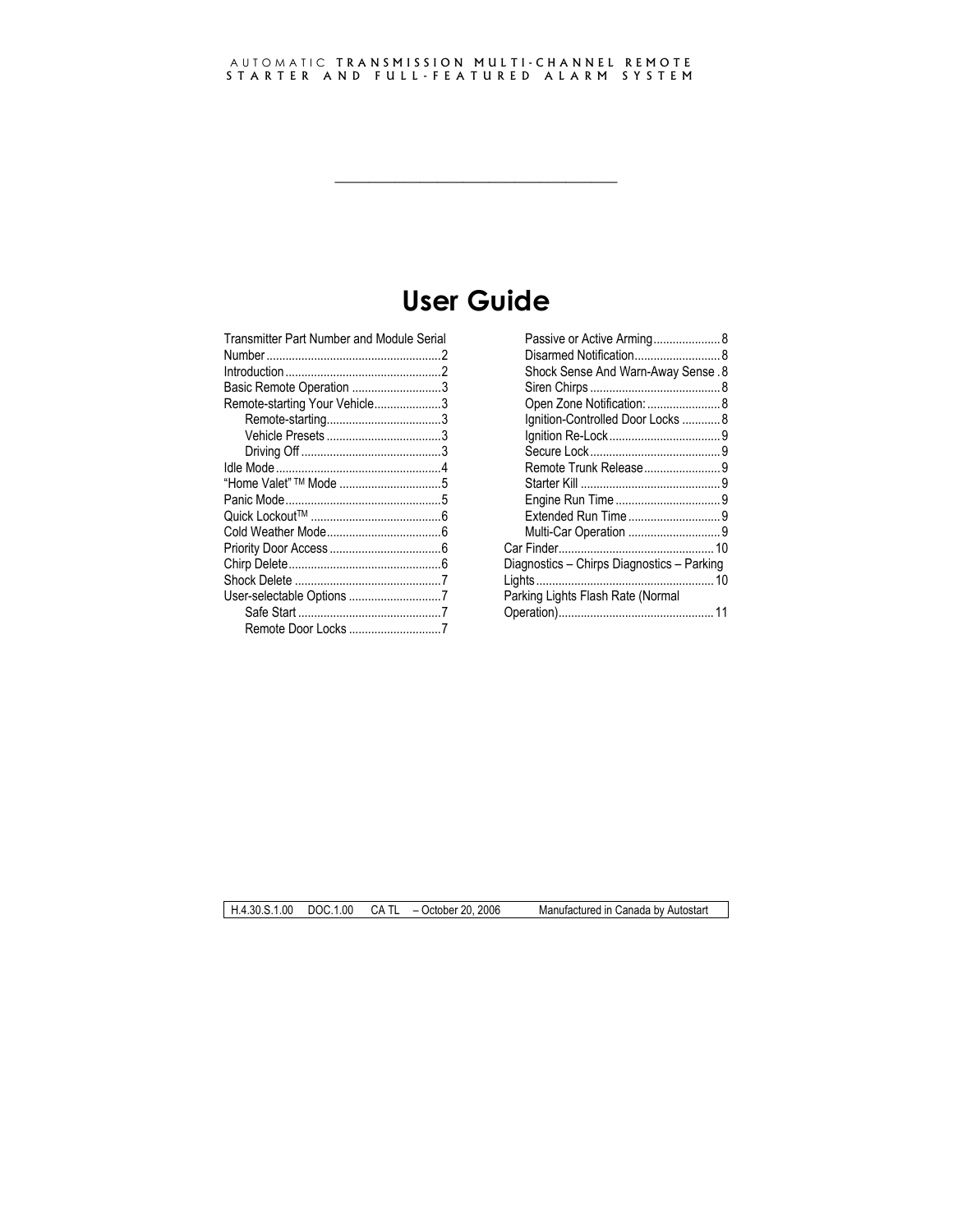| Transmitter Part Number and Module Serial Number |  |  |  |  |
|--------------------------------------------------|--|--|--|--|
|--------------------------------------------------|--|--|--|--|



Transmitter Part Number:

The installer is to write in the boxes below the Module's serial number and the location of the Valet Switch.

| Module Serial Number:                   |  |
|-----------------------------------------|--|
|                                         |  |
| Valet Switch is located (if installed): |  |
|                                         |  |
|                                         |  |

## **Introduction**

This Module is a state-of-the-art combination of an Alarm system and a remote car starter. It represents a major breakthrough in vehicle security technology and remote starter systems. This unit is distributed with a super-heterodyne antenna with range of up to 1500 feet / 450 m.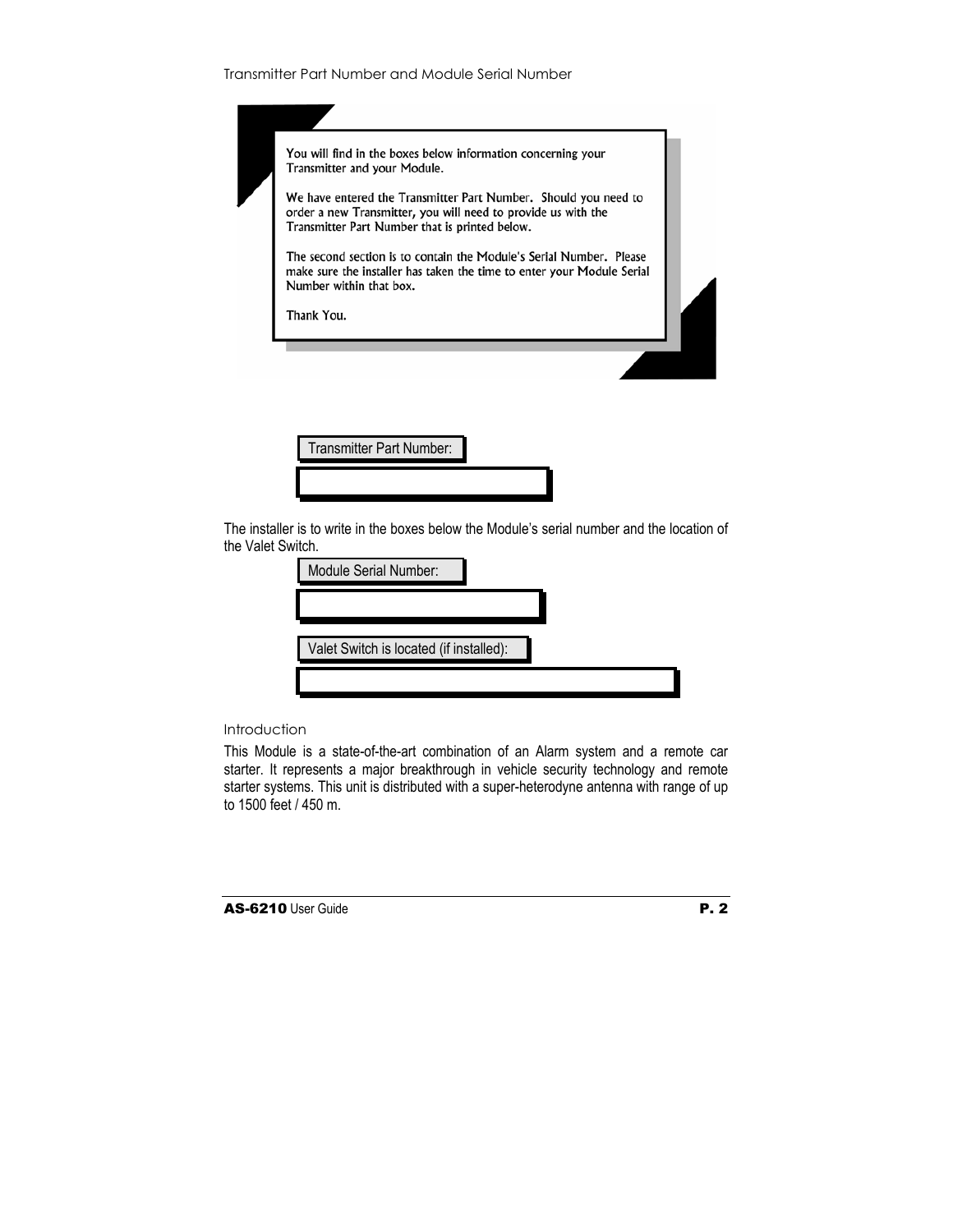# Basic Remote Operation

This system is equipped with a 5-button multi-channel two-way transmitter. It can operate two independent identically-equipped vehicles (see **Multi-Car Operation** for second-car transmitter functions).

## **The functions of the transmitter are as follows:**



**Note:** Pressing the **LOCK** and **UNLOCK** buttons at the same time will activate the **AUX 2** output. Remote-starting Your Vehicle

#### Remote-starting

Press the **START** button for approx. 1 second. The parking lights will come **ON**, informing you that the unit has received your signal. The engine will start approx. 5 seconds later. The parking lights will remain **ON** during the pre-programmed run time.

If the vehicle doesn't start at the first attempt, the system will shut down, wait a few seconds, and try to start the engine again. It will try to start the engine 3 times before giving up.

## Vehicle Presets

## **Heater & Heated Seat**

When leaving the vehicle it is recommended to preset the accessory controls in preparation for the next remote start. Settings for the blower motor (fan), front and rear, as well as heated seats (if equipped) should not be left on **HIGH**. It is recommended to leave the settings on **LOW** or **MEDIUM** instead.

## **Windshield Wipers & Radio & Headlights**

Certain vehicles require the radio and / or windshield wiper and / or headlight circuits to become energized while running under remote start. When leaving the vehicle you must ensure that the windshield wiper and headlight switches are **OFF**. Leaving the headlight switch **ON** on certain vehicles could cause them to remain **ON** even after remote starter shut down, resulting in a dead battery.

## Driving Off

With the vehicle running under remote control, press the **UNLOCK** button to DISARM and **UNLOCK** the doors. Enter the vehicle and do the following: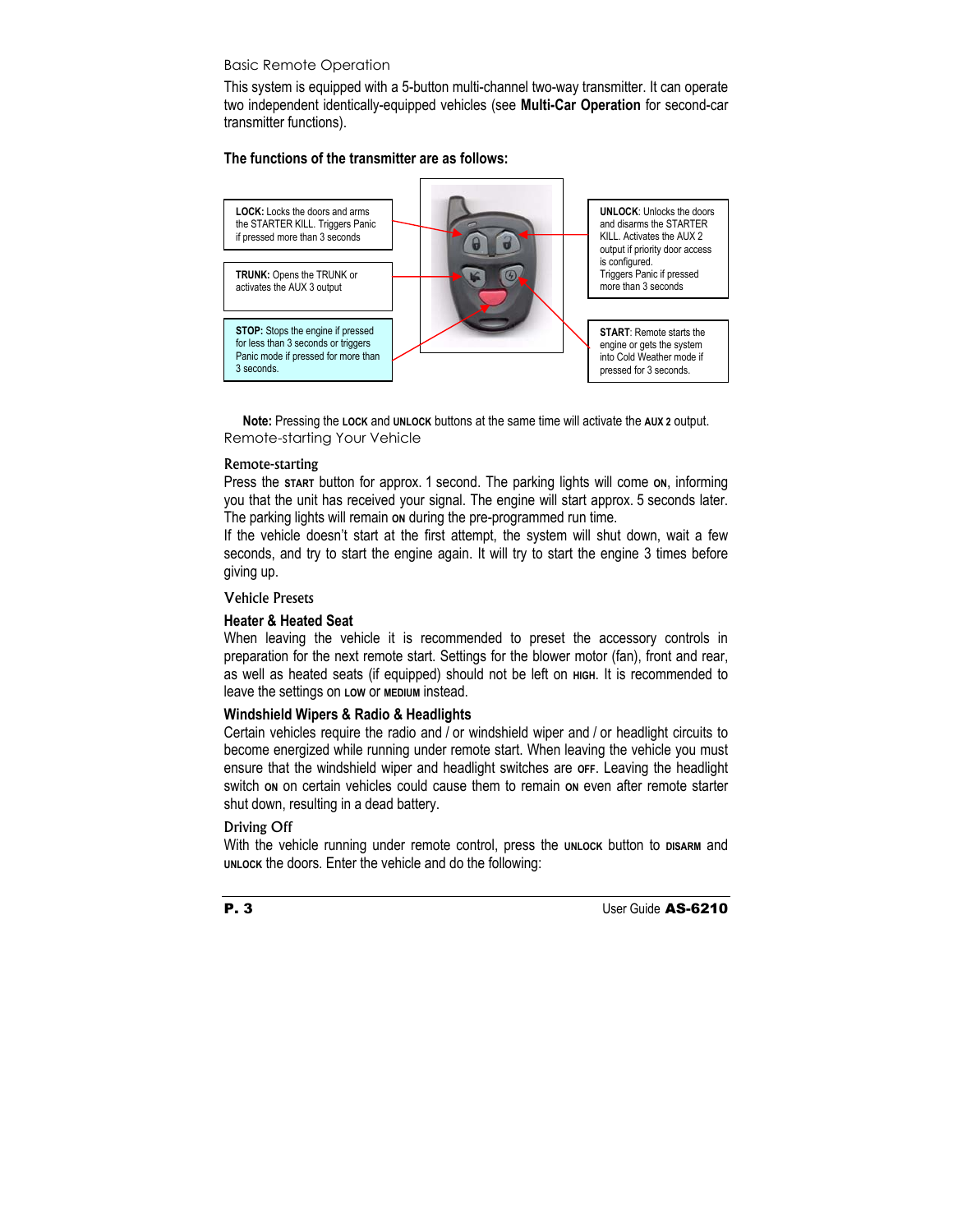- Turn the ignition key to the **IGNITION ON (RUN)** position. (**Do not** turn the key to the **START** position while the engine is running. This will cause the starter motor to re-engage.)
- Press the brakes to disengage the remote starter unit.

You are now ready to drive off.

#### Idle Mode

This feature allows you to remove the key from the ignition and leave the vehicle running for its pre-programmed run time while you are away from your vehicle. This feature is handy if you need to stop for a quick delivery, or at a convenience store.

## **To enable the Idle Mode:**

- 1. Press and hold **LOCK**, **UNLOCK** or **START** on your transmitter while the engine is running.
- 2. The parking lights will come **ON**.
- 3. Remove the key, exit the vehicle;
	- Press the **LOCK** button if you need to lock the doors while the engine is running.

**Caution:** Do not leave children or pets unattended in a car running in Idle Mode.

## Valet Mode

The system can be placed in Valet Mode to disable the remote starting capabilities. If the vehicle needs to be serviced, or if you park it indoors, the Valet Mode will prevent the engine from being remote-started accidentally.

## **To put the system** *into* **Valet Mode:**

- 1. Turn the key to the **IGNITION ON (RUN)** position.
- 2. Within 3 sec. press the Valet button and release it, the Parking lights will flash 3 times. Turn the **IGNITION OFF,** the LED will come **ON**. (The system is in Valet Mode.)

# **To take the system** *out of* **Valet Mode:**

- 1. Turn the key to the **IGNITION ON (RUN)** position.
- 2. Within 3 sec. press and release the Valet button, the Parking Lights will flash tiwce. The LED will go **OUT**. (The system is out of Valet Mode.)

The Valet button can only be used if the ignition key is in the **IGNITION** ON (RUN) position.

## Ignition Valet

The system can be placed in Valet Mode to disable the remote starting capabilities. If the vehicle needs to be serviced, or if you park it indoors, Valet Mode will prevent the engine from being accidentally started by remote control.

## **To ENTER Valet Mode**

- 1. With the key in the Ignition switch, turn the key to the **ON (RUN/IGNITION)** and then **OFF**  positions 5 times within 10 seconds.
- 2. The Parking Light will flash 3 times indicating the Module is now in Valet Mode. The LED will turn **ON** solid.

# **To EXIT Valet Mode**

- 1. With the key in the Ignition switch, turn the key to the **ON (RUN/IGNITION)** and then **OFF**  positions 5 times within 10 seconds.
- 2. The Parking Light will flash twice indicating the Module is now out of Valet Mode. The LED will turn **OFF**.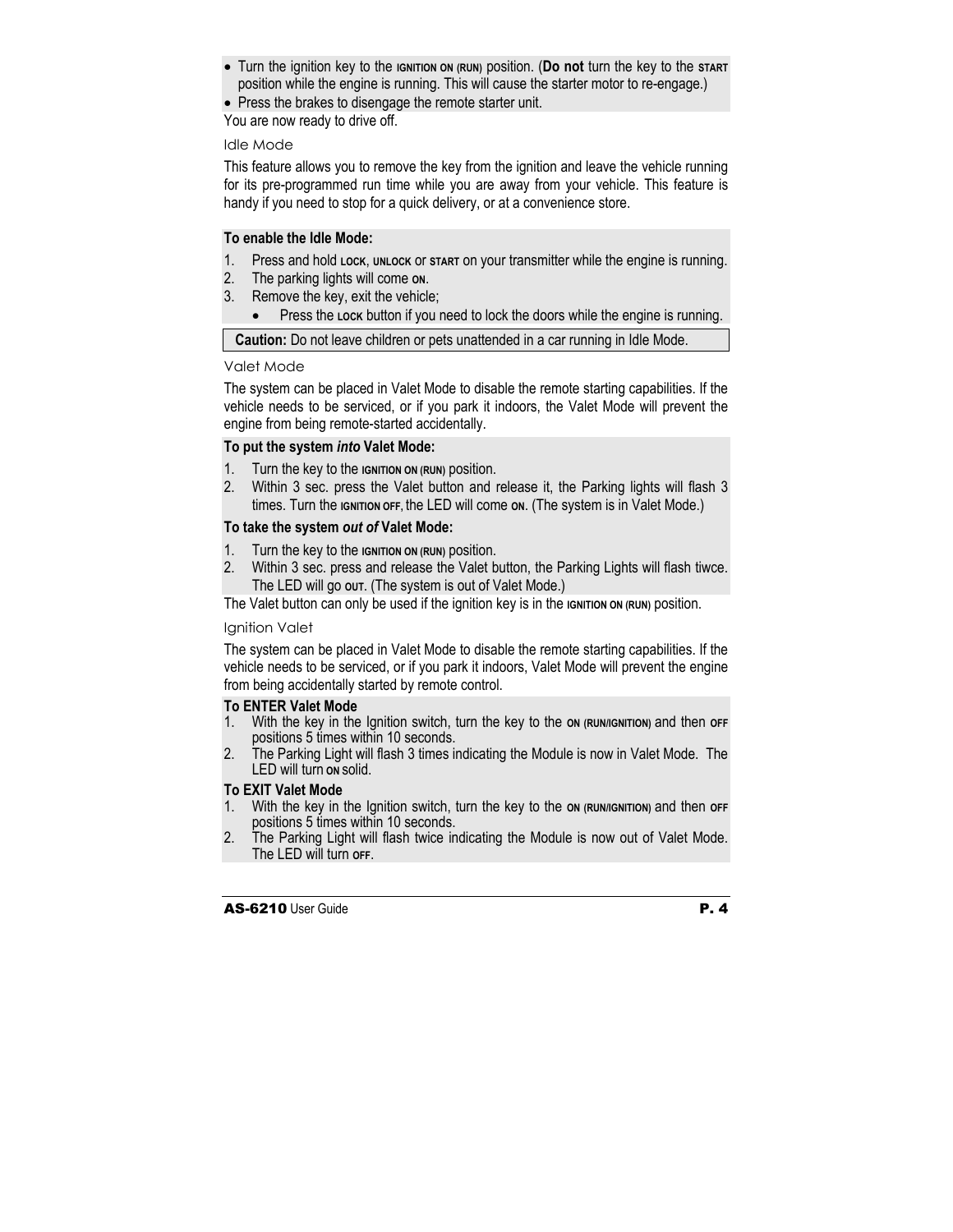## Remote Valet

This feature will put your vehicle into Valet Mode using the remote transmitter instead of the Valet button as above.

**Note:** Once the Electronic Valet is activated, the remote starter and Alarm features are disabled.

## **To put the system** *into* **Valet Mode:**

- 1. Hold down the **UNLOCK** and **START** buttons simultaneously for 3 seconds.
- 2. **The Parking Lights will flash 3 times.**

The siren will chirp twice and the LED will come **ON**.

## **To take the system** *out of* **Valet Mode:**

1. Hold down the **UNLOCK** and **START** buttons simultaneously for 3 seconds.

# 2. **The Parking Lights will flash 2 times.**

The siren will chirp twice, then pause, then chirp twice again, and the LED will go out.

## "Home Valet" TM Mode

This safety feature will remotely place the vehicle into a no-remote-start mode: if the vehicle is parked indoors there is no danger of the vehicle starting by accident with the remote control.

**Note:** Once the Home Valet Mode is activated, the vehicle will not start by remote.

## **To** *activate* **the Home Valet Mode:**

- Press the **LOCK** or **UNLOCK** button.
- Within 3 seconds, press the **STOP** button until the parking lights go **out**.

# **To** *disable* **the Home Valet Mode:**

• Turn the ignition key to the **IGNITION ON (RUN)** position.

The system will warn you if someone attempts to start your vehicle while it stands in Home Valet Mode. The parking lights will:

- Go **ON** then **OFF**; then
- Flash **twice**, pause; then
- Flash **twice** again.

Panic Mode

**Safety feature:** Activate Panic Mode in an emergency situation.

In an emergency situation, you can activate Panic Mode using the **LOCK** or **UNLOCK** or **STOP** button. This will:

- Shut down the engine,
- Disarm the Starter Kill and
- Unlock the doors (if unLock is Activate the siren for 1 minute. pressed)
- 

*(See below for a description of the Starter Kill.)*

• Or lock the door (if **LOCK** is pressed),

# **To activate Panic Mode**

• Press and hold the **STOP** button for approximately 3 seconds until the siren starts to sound and the parking lights flash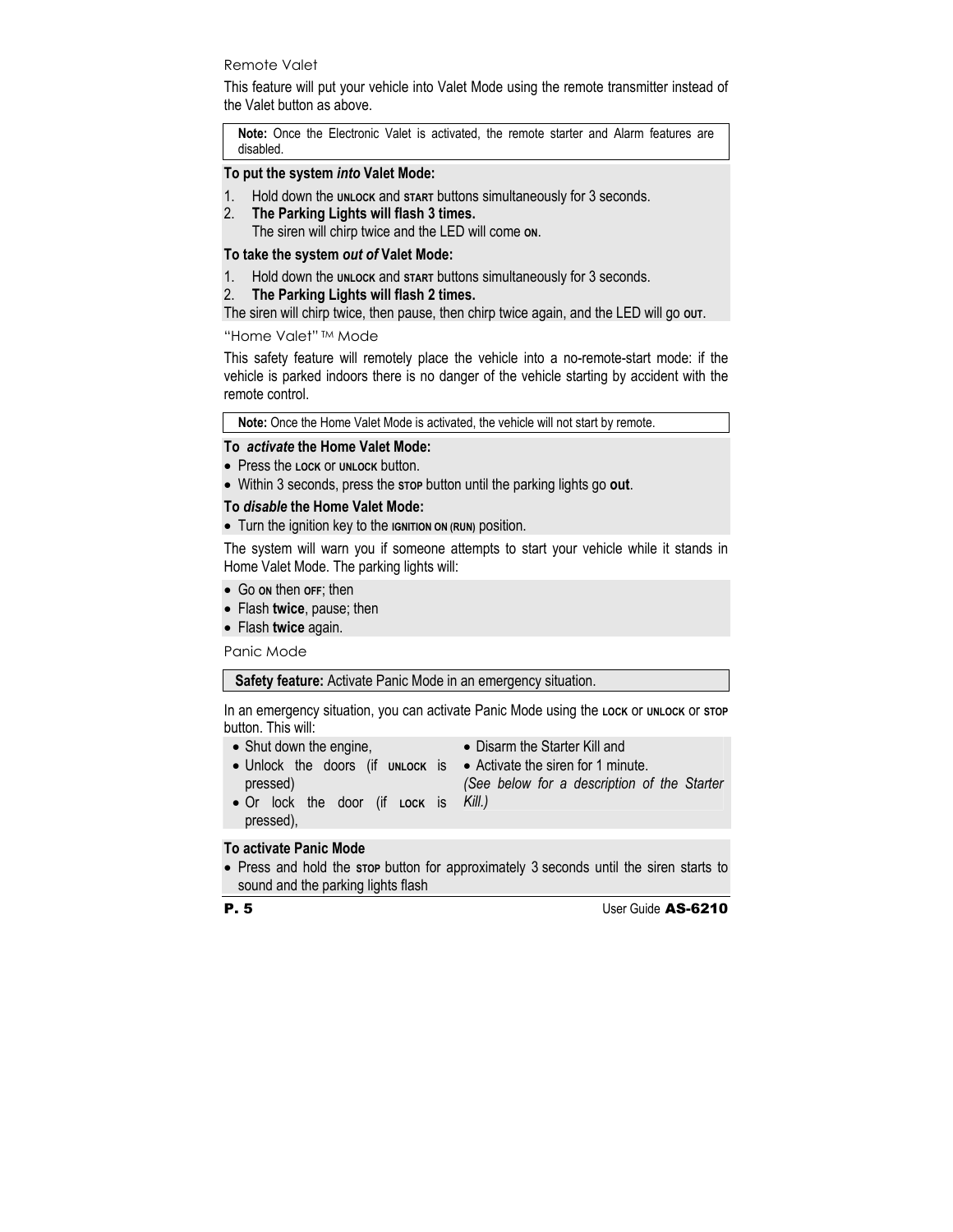- Or press and hold the **UNLOCK** button for approximately 3 seconds until the siren starts to sound and the parking lights flash: this will unlock the doors before the siren sounds.
- *Or* press and hold the **LOCK** button for approximately 3 seconds until the siren starts to sound and the parking lights flash: this will lock the doors before the siren sounds. Panic Mode will automatically shut down after 1 minute.

**Note:** To stop Panic Mode before the 1-minute delay, press the **LOCK** or **UNLOCK** button until the siren stops.

#### Quick Lockout™

(Also called **Secure Panic**.) For fast protection, the system will **LOCK** all doors when you press the **brake pedal while the siren is sounding**. (**Quick Lockout** is only available when *Panic* has been activated.)

#### Cold Weather Mode

When the Cold Weather Mode is active, the engine starts every 2 hours and runs for 4 minutes (or for 9 or 20 minutes with Diesel engines); the routine will go on for a period of 24 hours.

## **To** *enter* **Cold Weather Mode:**

• Press and hold the **START** button for 3 seconds until the parking lights flash 3 times. (If Safe Start is enabled, the **START** button must be pressed beforehand – see below*.*)

## **To** *enter* **Cold Weather Mode if Safe Start has been activated:**

• Press and hold the **START** button for 3 seconds until the parking lights flash 3 times.

## **To** *exit* **Cold Weather Mode, do any one of the following:**

- Open the hood.
- Start the engine using the remote control.
- Turn the ignition key to the **IGNITION ON (RUN)** position.
- Press and hold the start button for 3 seconds. (The parking lights will flash once.)

To check whether Cold Weather Mode is active, press and release the brake pedal: the parking lights should stay on while your foot is on the brake pedal.

#### Priority Door Access

This safety feature lets you unlock only the driver's door when you press the **UNLOCK** button on the transmitter, and then **UNLOCK** the rest of the vehicle doors if the **UNLOCK** button is pressed for a second time within 3 seconds.

#### Chirp Delete

To temporarily disable the siren's chirp confirmations upon arming and disarming (e.g. in a quiet neighbourhood):

- 1. Press the **TRUNK** button, the Parking Light will flash once
- 2. Within 3 seconds, press the **LOCK** or **UNLOCK** button to arm or disarm without any chirps.

**Note:** Your installer can program the Chirps Disabled feature if you want the chirps to be permanently disabled.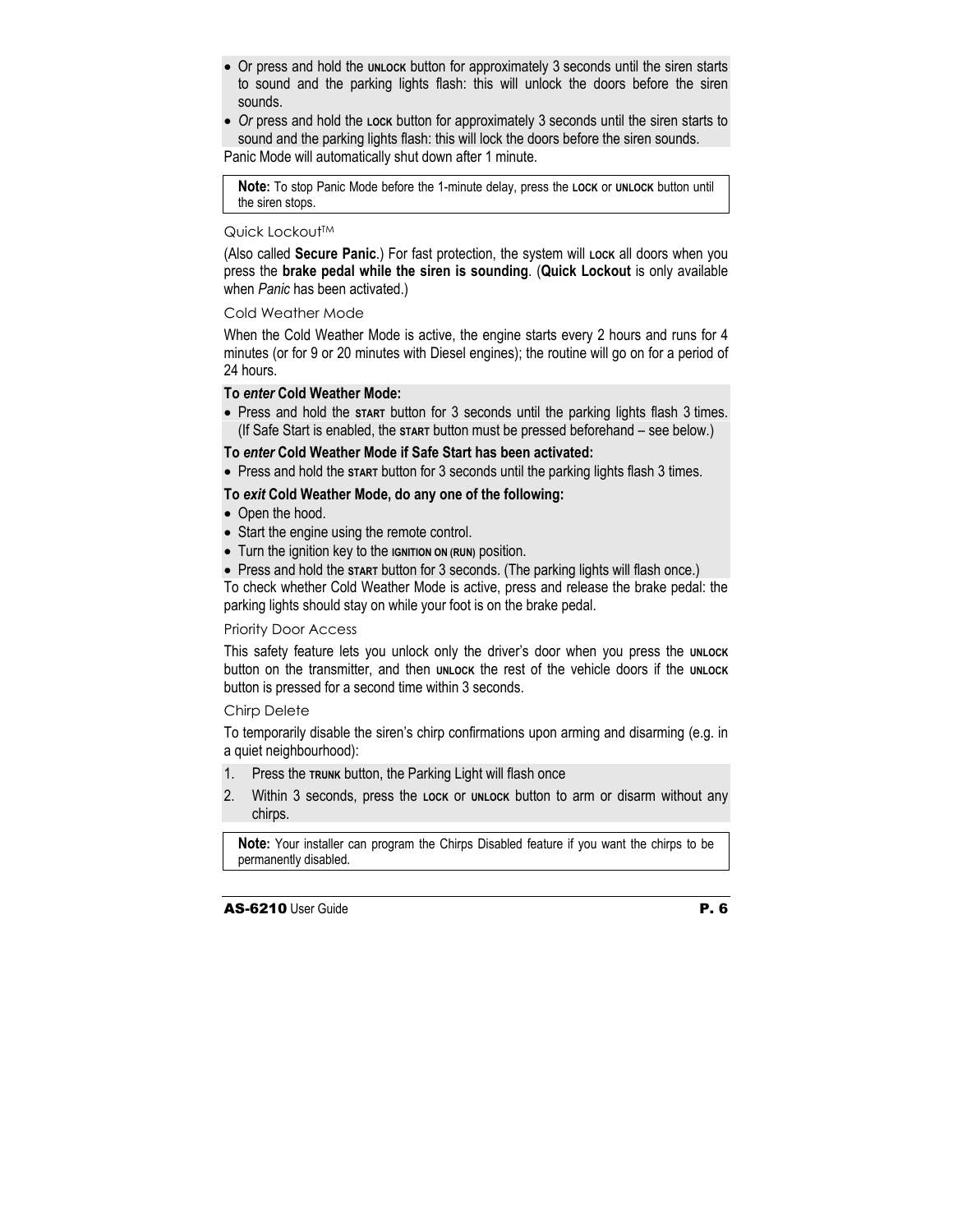## Shock Delete

The shock sensor can be temporarily disabled. **To temporarily disable shock and warn-away sense**:

- Press the **TRUNK** button and, within 3 seconds,
- Press the stop button.

Shock senses will now be ignored until the next disarming of the system.

User-selectable Options

The system was designed with flexibility and OEM integration in mind. With its programmable options, this unit can single-handedly control nearly any electrical system in your vehicle.

**Note:** The programming of your system should be left to a professional. Changing any one of the settings may affect the operation of your system.

The user-selectable options are as follows:

- Safe Start
- Remote Door Locks
- Passive or Active Arming
- Disarm Notification
- Shock Sense and Warn-Away Engine Run Time Sense
- Ignition Re-Lock
- Secure Lock
- Remote Trunk Release
- Starter Kill
- - Multi-Car Operation

- Siren Chirps
- Ignition-Controlled Door Locks

# Safe Start

**Safety feature:** Safe Start features will prevent accidental remote starts.

If this feature is enabled, the user must press the **START** button 2 times within 3 seconds to remote-start the vehicle.

If **Swap Start** Mode has been configured by your installer, to remote-start your vehicle press **LOCK** and **UNLOCK** simultaneously. (Press Start to trigger the **AUX 2** output.)

Safe Start features will eliminate accidental remote starts, e.g. when there are children playing with the transmitter.

# Remote Door Locks

If your system was installed with the Remote Door Locks option, you will have the convenience of remote keyless entry.

# **To UNLOCK your doors and DISARM the system:**

- 1. Press and hold the **UNLOCK** button for approx. 1 sec.
- 2. The parking lights will flash twice and the LED will go out to confirm that the doors have been unlocked, that the Starter Kill feature is disarmed (if it was installed) and that the Alarm is disabled.

# **To LOCK your doors and ARM the system:**

- 1. Press and hold the **LOCK** button for approx. 1 sec.
- 2. The parking lights will flash once and the LED will flash slowly to confirm that the doors have been locked, that the Starter Kill feature is enabled (if it was installed) and that the Alarm is armed.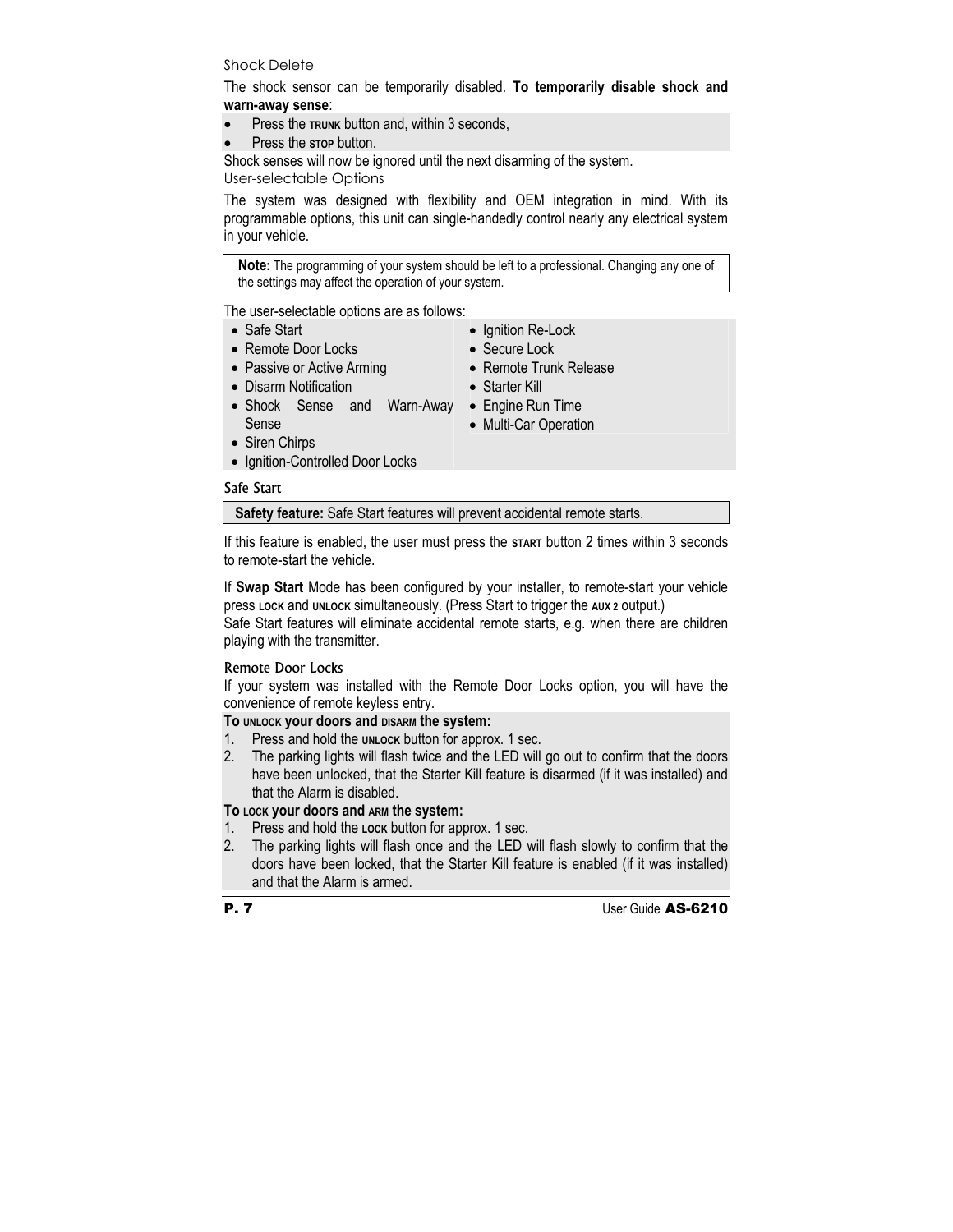## Passive or Active Arming

By default, the system is configured to **Passive Arming Mode**. In Passive Arming Mode, the Starter Kill and the Alarm will automatically arm **30 seconds** after the last door is closed. The system will not arm itself if a door is left open.

**Important note:** When the system re-arms automatically or if there is an Alarm condition, you can disarm the system by simply pressing the **UNLOCK** button.

## Disarmed Notification

(**OFF** by default.) This feature will notify the user when the vehicle was left disarmed: after the Engine has been shut down and all doors have been closed, after 10 seconds the horn will honk once if the doors have been left unlocked.

## Shock Sense And Warn-Away Sense

(Both enabled by default.) This system can react to a full shock by triggering the Alarm; it can also respond to a lighter shock (30 % of the strength of a full shock) by giving a *warn-away* (without triggering an Alarm condition). When the Engine is running after a remote start, however, **the system will prevent any Alarm condition to be triggered** ; it will still give a warning sound if *warn-away* is enabled.

# Siren Chirps

(On by default.) The siren will chirp to confirm the system's basic operations:

- By default, when the doors are being **locked** the siren will give **one chirp** if none of the zones are active.
- If a **zone is active** as the doors are being **locked**, the siren will give **three chirps**.
- When the doors are being **unlocked**, the siren will give **two chirps** if no intrusion was detected.
- If an **intrusion was detected**, as the doors are being **unlocked** the siren will give **four chirps**.

The system can alternatively be set to:

- **Warning Mode** (no chirp during lock/unlock unless a zone is active when locking, in which case there will be 3 chirp upon locking – or unless the alarm was triggered, in which case there will be 4 chirps when unlocking);
- **Open Zone Notification** (the system will warn for doors opened up to 10 seconds after arming).
- **No Chirp** (the vehicle will not chirp under any circumstance).

# Open Zone Notification:

**(Off by default.)** This feature will warn the user when a Door is left open: upon the arming of the Module, a 10-sec. notification delay will take place, after which the Siren will chirp 3 times if an open door is detected.

## Ignition-Controlled Door Locks

This is an added security feature. If your system was installed with the Ignition-Controlled Door Locks option, the doors will automatically be locked as soon as the key is turned to the **IGNITION ON (RUN)** position while the brakes are pressed. When the key us turned to the **OFF** position, the doors will automatically be unlocked.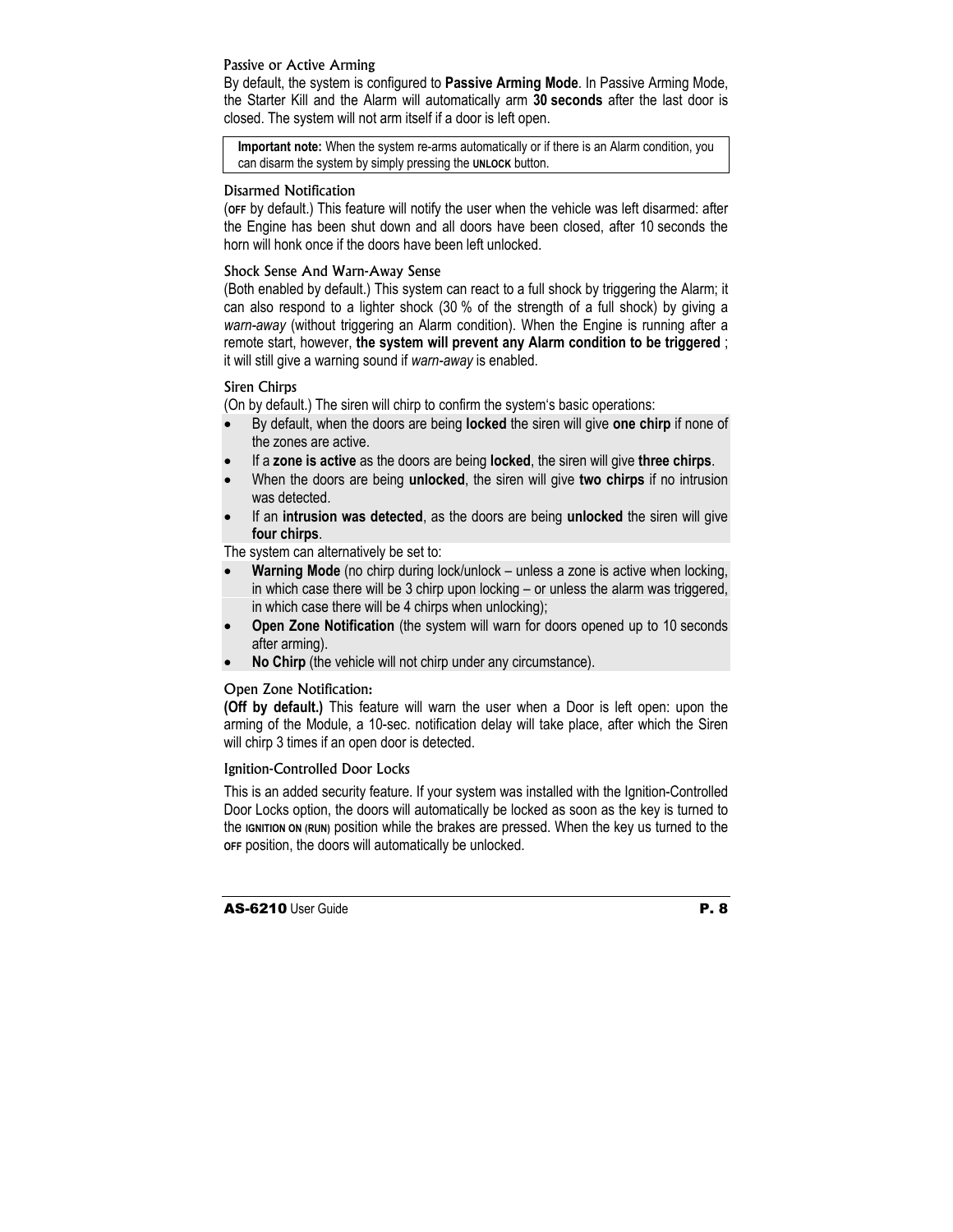## Ignition Re-Lock

When the Ignition-Controlled Door Locks option is enabled and the ignition is on, should any door be unlocked and opened, all the doors will be re-locked next time the brake pedal is pressed.

## Secure Lock

This is an added security feature. If your system was installed with the Secure Lock option, it will automatically lock your doors and arm the system 4 seconds after your start your car by remote. The system will automatically lock the doors again after shut-down.

#### Remote Trunk Release

If your system was installed with the Remote Trunk Release, you can open your trunk by pressing the **TRUNK** button for 3 sec. on the transmitter, or by pressing the **TRUNK** button **twice** within 3 sec.

#### Starter Kill

This added security feature will immobilize your vehicle when the system is armed. If your system was installed with the Starter Kill option, you will not be able to start your vehicle with the key unless the system has been disarmed first.

The Starter Kill option follows the Alarm arming function, and can therefore be programmed to be **active** (will not arm automatically) or **passive** (will arm automatically). In **passive** Mode, the Starter Kill can be set to arm automatically in 30 seconds either with or without Siren chirps.

To disarm the Starter Kill, press and hold the **UNLOCK** button on the transmitter. The parking lights will flash twice. (If door locks were installed, this will also unlock the doors.) In **passive** Mode, the system will automatically re-arm itself 30 seconds after unlocking the doors if the key has not been inserted in the ignition by then.

To **arm** the Starter Kill, press and hold the **LOCK** button on the transmitter. The parking lights will flash once. (If the door locks were installed, this will also lock the doors.)

## Engine Run Time

If you have a gas engine, your system can be programmed to run the engine for 4, 15, or 25 minutes (15 min default). If you have a diesel engine, it can be programmed to run the engine for 9, 20, or 30 minutes (20 min default).

#### Extended Run Time

With the vehicle running under a remote start, pressing and holding the start button for more than 1 seconds will reset the run time counter to zero and restart the run time cycle from the beginning.

To stop the vehicle, at any moment, simply press the **STOP** button. This procedure can only be carried out once per remote start.

*Example: if your Module is programmed for a run time of 3 minutes and your vehicle has been running for 2 minutes already, pressing the START button will reset the counter to zero and the Engine will run for another cycle (in this case, 3 minutes).* 

#### Multi-Car Operation

This option allows the owner of two vehicles, both equipped with identical systems, to control both systems with only one remote transmitter. To control the second vehicle, simultaneously press the **TRUNK** button and the button of the function you wish to use: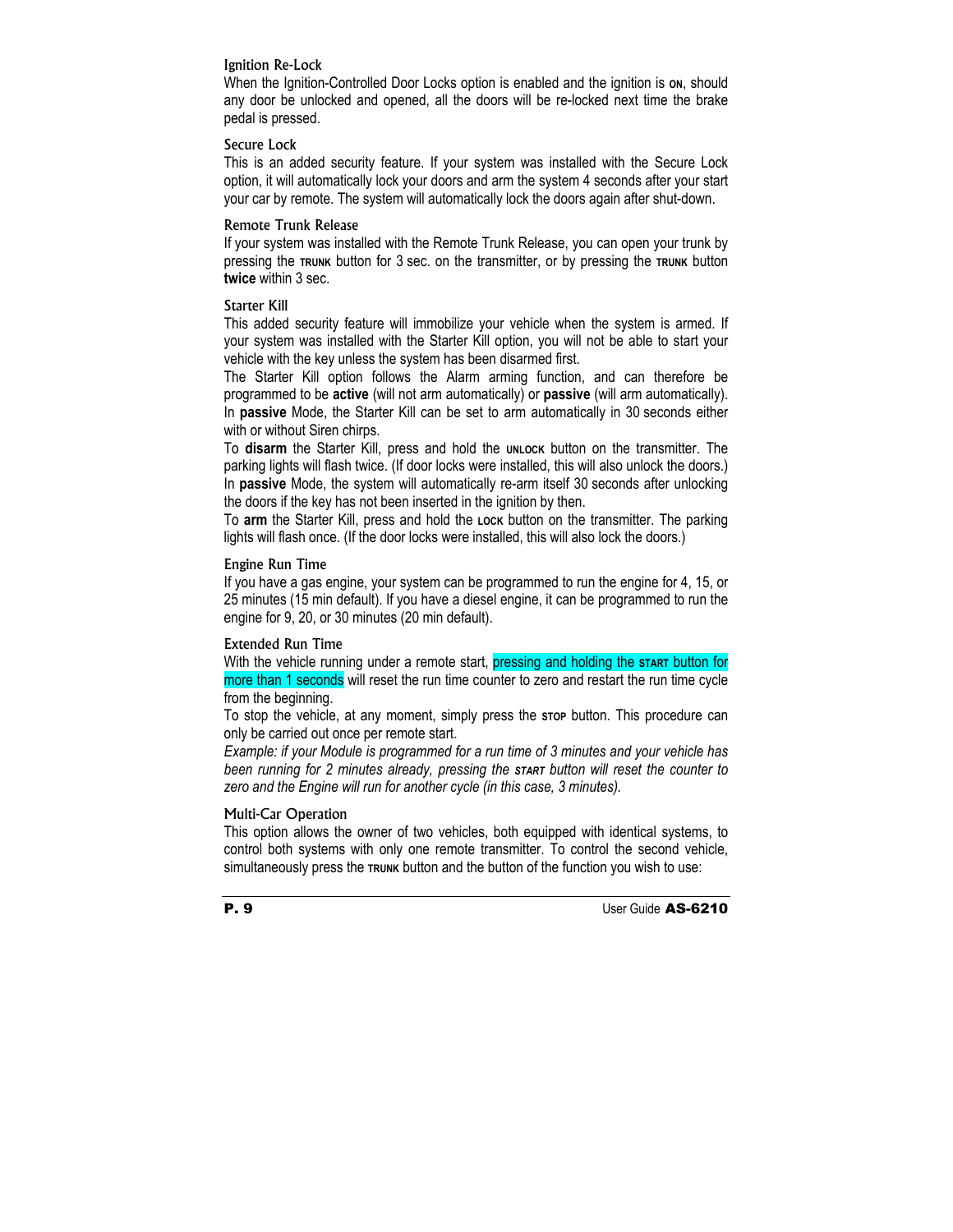- Press **TRUNK** + **LOCK** button simultaneously: .................. **LOCK**
- Press **TRUNK** + **UNLOCK**:................................................... **UNLOCK**
- Press **TRUNK** + **START**: .................................................... **START**
- Press **TRUNK** + **STOP**:....................................................... **STOP**
- Press **TRUNK** + **LOCK** + **UNLOCK**:........................................ **AUX 3 (TRUNK)**
- Press **TRUNK** + **START** for 3 sec:....................................... **COLD WEATHER MODE**

#### Car Finder

When enabled, the Car Finder option will help you locate your vehicle by sending a pulsating signal through the horn or the siren. To hear the signal, press the Lock and **UNLOCK buttons** simultaneously. This will produce a pulsating signal for the time you keep the buttons pressed.

| <b>Chirps</b>                | <b>Description</b>                                                                                                                                                                      |
|------------------------------|-----------------------------------------------------------------------------------------------------------------------------------------------------------------------------------------|
| 1                            | Lock and arm the system.<br>$\bullet$<br><b>LOCK</b> confirmation.<br>Entering Mode 1 in the programming options.<br>Start attempt when engine is already running under remote control. |
| 2                            | Unlock and disarm.<br>Transmitter learnt.<br>Entering Remote Valet.<br>Entering Mode 2 in programming options.                                                                          |
| 3                            | Lock and arm - a zone is unprotected.<br>٠<br>Entering Mode 3 in the programming options.                                                                                               |
| 4                            | Unlock and disarm - an intrusion occurred.<br>٠<br>Entering Tach Learning procedure.<br>٠                                                                                               |
| 5                            | Siren or Horn Chirp Timing adjustment.<br>٠                                                                                                                                             |
| Constant up to<br>60 seconds | In Siren Mode: alarm condition generated by an intrusion, by Panic Mode or<br>when the Module is powered up. The Siren will sound for 60 sec.                                           |
| Constant up to<br>30 seconds | In Horn Mode: alarm condition generated by an intrusion, by Panic Mode or<br>$\bullet$<br>when the Module is powered up. The Horn will sound for 30 sec.                                |